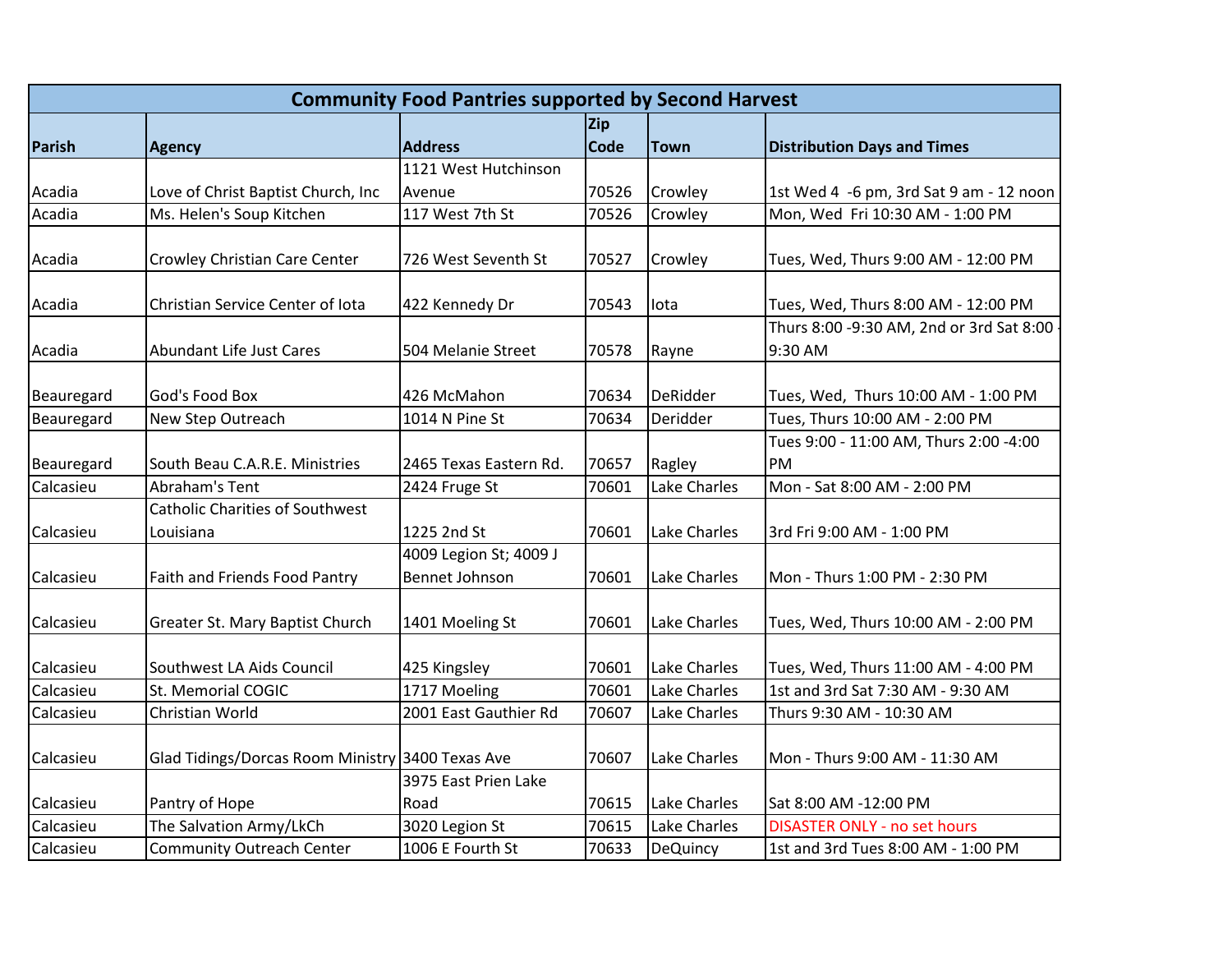| Calcasieu  | Care Help of Sulphur, Inc.                         | 112 East Thomas Street        | 70663 | Sulphur             | Mon - Fri 9:00 AM - 4:00 PM                           |
|------------|----------------------------------------------------|-------------------------------|-------|---------------------|-------------------------------------------------------|
| Calcasieu  | Pentecostals of Vinton                             | 835 Fairchild St              | 70668 | Vinton              | Tues 9:00 AM - 12:00 PM                               |
|            |                                                    |                               |       |                     | Tues and Thurs 9:30AM -10:30 AM and                   |
| Calcasieu  | <b>Good Hope Missionary</b>                        | 821 Sampson St                | 70669 | Westlake            | 3rd Sat 8:00 AM - 9:00 AM                             |
| Cameron    | Catholic Charities-Upper Cameron                   | 11054 Hwy 384                 | 70607 | Lake Charles        | 3rd Wed 9:00 AM - 11:00 AM                            |
| Cameron    | <b>Catholic Charities-Lower Cameron</b>            | 5250 West Creole Hwy          | 70631 | Cameron             | 1st Fri 9:00 AM - 10:00 AM                            |
|            |                                                    |                               |       |                     | Mon 9:00 AM - 3:00 PM, 3rd Tues 1:00                  |
| Evangeline | First Baptist Church of Basile                     | 3001 E Schambers St           | 70515 | <b>Basile</b>       | PM - 3:00 PM                                          |
| Evangeline | Sanctuary of Praise                                | 1415 7th Street               | 70554 | Mamou               | Tues 9:00 AM - 11:00 AM                               |
| Evangeline | <b>Calvary Baptist Church</b>                      | 1059 Calvary                  | 70586 | <b>Ville Platte</b> | 1st Wed after 1st Fri 9:00 AM - 2:00 PM               |
| Evangeline | City of Ville Platte                               | 704 N. Soileau                | 70586 | <b>Ville Platte</b> | 4th Wed 7:00 AM - 1:00 PM                             |
| Evangeline | Ninth Baptist Church                               | 726 N. Latour                 | 70586 | <b>Ville Platte</b> | 2nd Sat 9:00 AM - 11:00 AM                            |
| Evangeline | St. John Baptist Church                            | 822 W. Hickory St             | 70586 | <b>Ville Platte</b> | Mon 8:00 AM - 5:00 PM, Tues 11:00 AM -<br>1:00 PM     |
| Iberia     | Kingdom Builders                                   | 403 Henkle St.                | 70544 | Jeanerette          | 1st Fri 1:00 PM - 3:00 PM                             |
| Iberia     | St. Nicholas Social Justice & Community<br>Concern | 3317 Patout Rd -Hwy 673 70544 |       | Jeanerette          | 1st 4 Tuesdays 6:00 AM - 7:00 AM                      |
| Iberia     | Loreauville Baptist Church                         | 8116 Loreauville Rd           | 70552 | Loreauville         | 2nd and 4th Wed 8:30 AM - 11:00 AM                    |
| Iberia     | Our Lady of Victory Food Pantry                    | 120 Daige St.                 | 70552 | Loreauville         | Thurs 9:00 AM - 12:00 PM                              |
| Iberia     | Mt. Calvary B. C. Food Bank                        | 414 Weeks Street              | 70560 | New Iberia          | Tues 8:00 AM - 10:00 AM                               |
| Iberia     | Mt. Olive BC #2                                    | 805 Field St.                 | 70560 | New Iberia          | 1st and 3rd Tues 10:00 AM - 1:00 PM                   |
| Iberia     | Perro Blessing Outreach Ministry<br>Inc            | 4805 Hazard Rd                | 70560 | New Iberia          | 2nd and 4th Fri 12:00 PM - 3:00 PM                    |
| Iberia     | Social Service Center-New Iberia                   | 432 Bank Ave                  | 70560 | New Iberia          | Mon - Thurs 8:30 AM - 11:00 AM, 12:30<br>PM - 3:00 PM |
| Iberia     | Solomon House Brown Bag<br>Epiphany                | 520 Center St                 | 70560 | New Iberia          | Mon 8:30 AM - 11:00 AM, Tues 9:00 AM<br>11:00 AM      |
| Jeff Davis | <b>First Baptist Church of Jennings</b>            | 1001 Cary Avenue              | 70546 | Jennings            | Mon 3:00 PM - 5:00 PM                                 |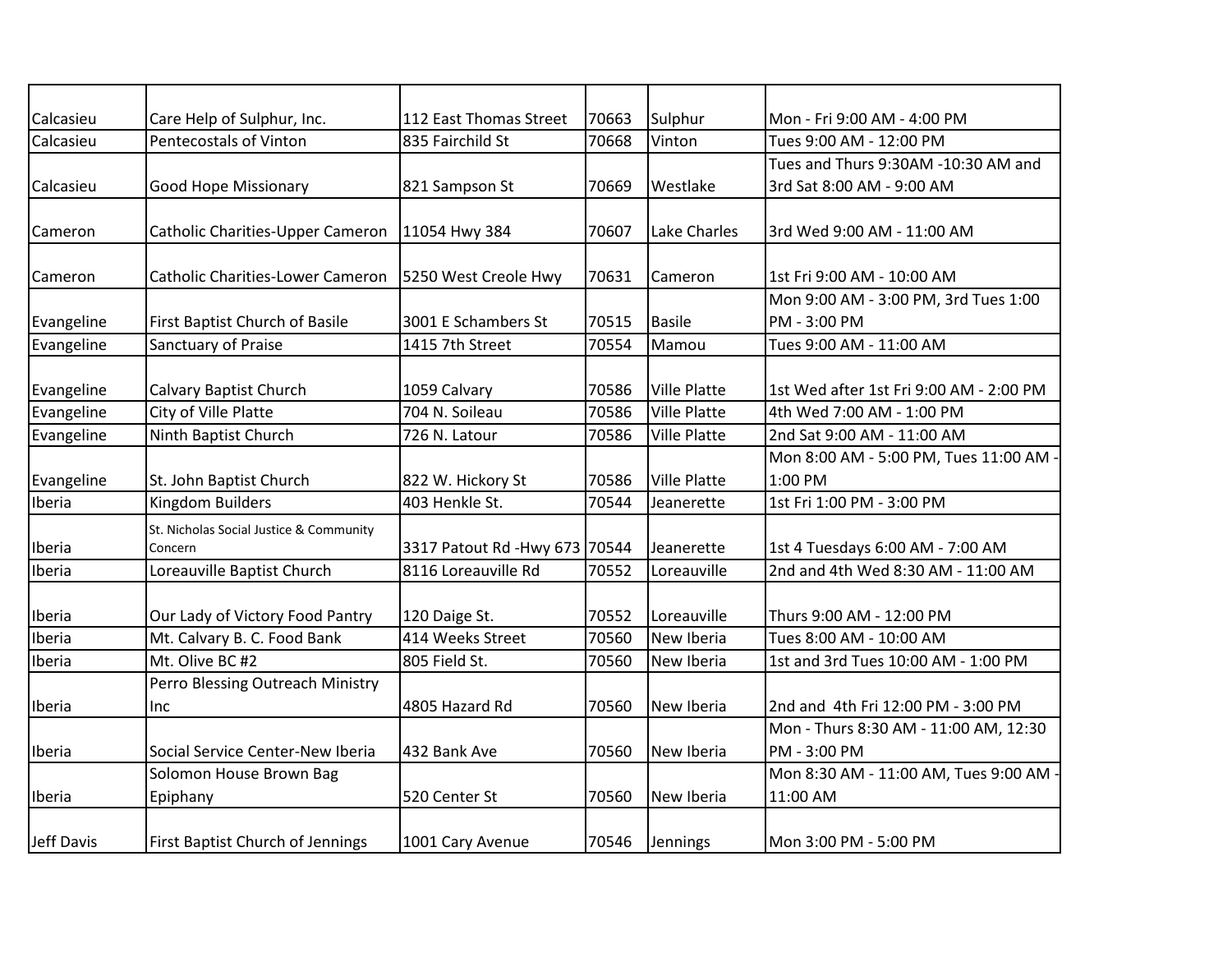| Jeff Davis | God's Pantry                         | 15358 Highway 26               | 70546 | Jennings | 2nd and 4th Sat 10:00 AM - 12:00 PM      |
|------------|--------------------------------------|--------------------------------|-------|----------|------------------------------------------|
|            |                                      |                                |       |          |                                          |
| Jeff Davis | Hathaway Pantry                      | 5396 Pine Island Highway 70546 |       | Jennings | <b>DISASTER ONLY - no set hours</b>      |
| Jeff Davis | New Jerusalem BC                     | 710 Welsh Street               | 70591 | Welsh    | Sat 9:00 - 11:00                         |
|            |                                      |                                |       |          |                                          |
|            |                                      |                                |       |          | 3rd Thurs 9:00 - 10:30, (Mon, Tues, Wed, |
| Jefferson  | St. Edward The Confessor SVDP        | 4921 West Metairie Ave         | 70001 | Metairie | Fri 9:00 AM - 2:00 PM Emergency Only)    |
| Jefferson  | St. Clement of Rome Church           | 4317 Richland Ave              | 70002 | Metairie | 1st and 3rd Thurs 4:00 PM - 5:30 PM      |
| Jefferson  | Our Lady Divine Providence           | 1000 N Starrett Rd             | 70003 | Metairie | Tues, Thurs 9:00 AM - 11:30 AM           |
|            |                                      |                                |       |          | Sun 12:00 PM - 2:00 PM, Thurs 6:00 PM -  |
| Jefferson  | Victory Fellowship                   | 5708 Airline Hwy               | 70003 | Metairie | 8:00 PM                                  |
| Jefferson  | <b>Watson Community Center</b>       | 1300 Myrtle St.                | 70003 | Metairie | 2nd and 4th Tues 10:00 AM - 3:00 PM      |
| Jefferson  | <b>Gretna Community Center</b>       | 1700 Monroe St.                | 70053 | Gretna   | 1st and 3rd Fri 9:00 AM - 3:00 PM        |
| Jefferson  | <b>Our Community Health</b>          | 91 West Bank Exp #440          | 70053 | Gretna   | Mon - Fri 98:00 AM - 5:00 PM             |
| Jefferson  | Challenge Outreach                   | 1141 Whitney Ave               | 70056 | Gretna   | Wed 9:0 AM - 11:00 AM                    |
|            | Crescent City WIC Family Services -  |                                |       |          |                                          |
| Jefferson  | Gretna                               | 429 Wall Blvd., Suite 7        | 70056 | Gretna   | Wed 10:00 AM - 12:00 PM                  |
|            | <b>Gretna United Methodist Mens</b>  |                                |       |          | Mon, Thurs 10:00 AM - 1:00 PM, 1st Sat   |
| Jefferson  | Group                                | 1309 Whitney Ave               | 70056 | Gretna   | 10:00 AM - 1:00 PM                       |
| Jefferson  | Lovetouch Ministries                 | 2025 Whitney Ave               | 70056 | Gretna   | Mon, Wed 10:00 AM - 1:00 PM              |
|            | We Care Ministry / West Point        |                                |       |          | 3rd Saturday (emergency bags every       |
| Jefferson  | Church                               | 664 Behrman Hwy                | 70056 | Gretna   | Wed. 12:00pm - 1:00pm)                   |
| Jefferson  | <b>Harvey Community Center</b>       | 1501 Estalote Avenue           | 70058 | Harvey   | 1st and 3rd Tues 10:00 AM - 3:00 PM      |
|            |                                      |                                |       |          |                                          |
| Jefferson  | Household of Faith - West Bank       | 2074 Paxton                    | 70058 | Harvey   | Fri 9:00 AM - 1:00 PM                    |
|            |                                      |                                |       |          | Wed 9:30 AM - 12:00 PM, Thurs 9:30       |
| Jefferson  | Infant Jesus of Prague Church        | 700 Maple Ave                  | 70058 | Harvey   | AM - 11:00 AM                            |
|            |                                      | 2324 Old Compton Rd -          |       |          |                                          |
| Jefferson  | <b>New Covenant Faith Ministries</b> | Apt C                          | 70058 | Harvey   | Mon - Fri 10:00 AM - 2:00 PM             |
| Jefferson  | O.L.P.H. Catholic Ministry           | 2008 Short St                  | 70062 | Kenner   | Wed, Thurs 9:30 AM - 11:00 AM            |
| Jefferson  | <b>ICNA Relief</b>                   | 4101 California Ave.,          | 70065 | Kenner   | Tues, Thurs 1:00 PM - 4:00 PM            |
|            | St. Jerome Catholic Church Food      |                                |       |          |                                          |
| Jefferson  | Pantry                               | 2402 33rd St                   | 70065 | Kenner   | Wed 1:00 PM - 3:00 PM                    |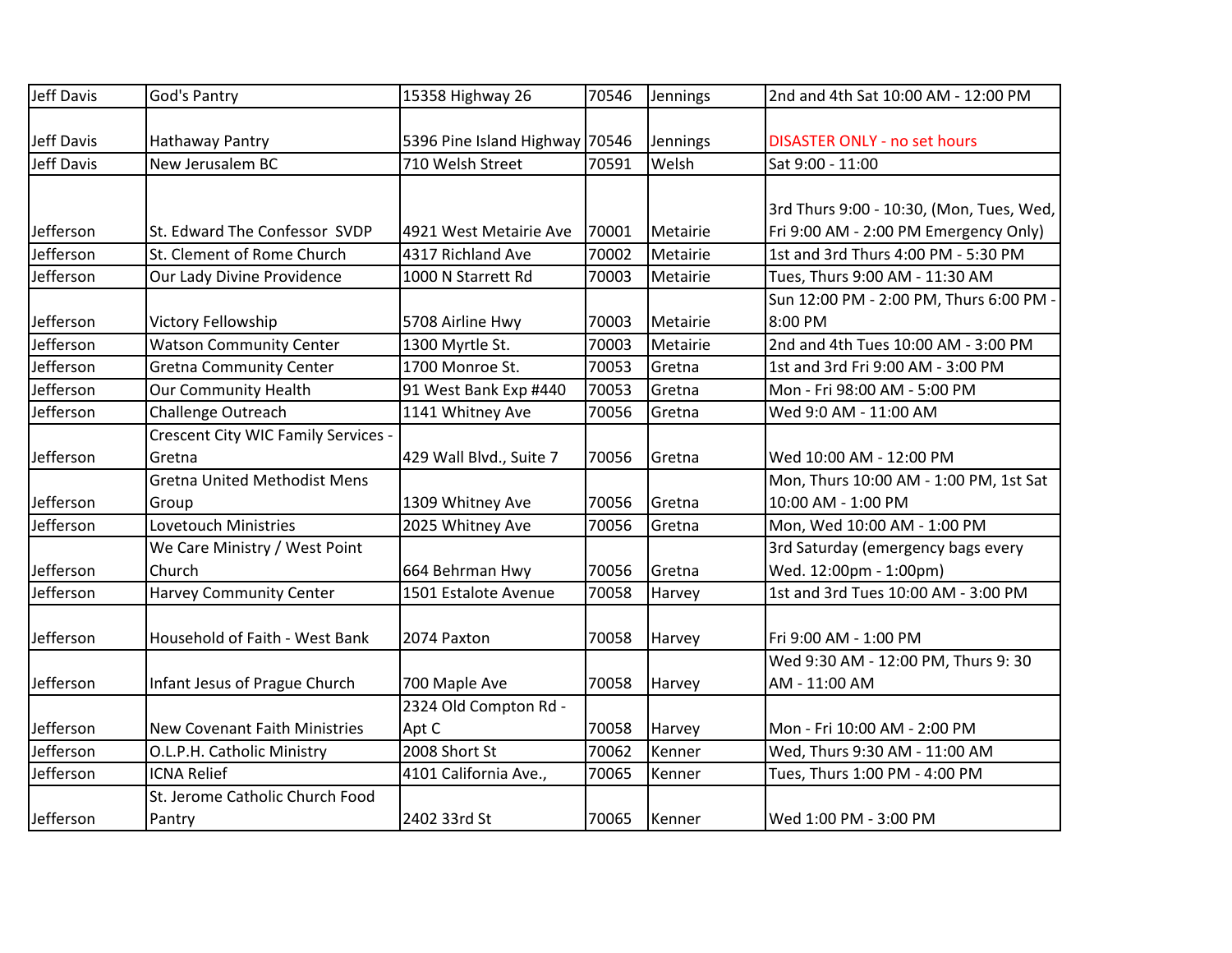| Jefferson | City of Jean Lafitte Food Bank        | 580 Jean Lafitte Blvd | 70067 | Lafitte           | 1st and 3rd Monday 2:00 PM- 6:00 PM                                                 |
|-----------|---------------------------------------|-----------------------|-------|-------------------|-------------------------------------------------------------------------------------|
|           | St. Anthony/St. Vincent DePaul        |                       |       |                   |                                                                                     |
| Jefferson | Society                               | 2653 Jean Lafitte     | 70067 | Lafitte           | 4th Fri 10:30 AM - 12:30 PM                                                         |
|           | Giving Hope - Stephen Stumpf          |                       |       |                   |                                                                                     |
| Jefferson | <b>Food Pantry</b>                    | 5151 Lapalco Blvd.    | 70072 | Marrero           | Monday and Wednesday 10:00 -2:00                                                    |
|           | Marrero Community/Senior              |                       |       |                   |                                                                                     |
| Jefferson | <b>Activity Center</b>                | 1861 Ames Blvd.       | 70072 | Marrero           | 1st and 3rd Tues 9:00 AM - 1:00 PM                                                  |
|           | Mount Calvary International           |                       |       |                   |                                                                                     |
| Jefferson | <b>Worship Center</b>                 | 1600 Westwood Dr.     | 70072 | Marrero           | 1st & 3rd Fri 10:00 AM -1:00 PM                                                     |
| Jefferson | Second Zion Baptist Church            | 6520 Second Zion Ave. | 70072 | Marrero           | Mon, Wed, Fri 10:00 AM - 2:00 PM                                                    |
|           |                                       |                       |       |                   |                                                                                     |
| Jefferson | St. Joseph The Worker Food Bank       | 455 Ames Blvd         | 70072 | Marrero           | Tues, Thurs 10:00 AM - 2:00 PM                                                      |
| Jefferson | <b>Bridge City Community Center</b>   | 301 Third Emanuel St. | 70094 | Westwego          | 1st and 3rd Mon 10:00 AM - 3:00 PM                                                  |
|           | James C Simmons Community             |                       |       |                   |                                                                                     |
| Jefferson | Center                                | 4008 US Hwy 90        | 70094 | Avondale          | 2nd and 4th Mon 9:30 AM - 12:00 PM                                                  |
|           | Mt Hermon Community Development       |                       |       |                   |                                                                                     |
| Jefferson | Outreach                              | 3512 US Highway 90    | 70094 | Avondale          | Wed 10:00 AM - 12:30 PM                                                             |
|           |                                       |                       |       |                   |                                                                                     |
|           |                                       |                       |       |                   | <b>SENIORS ONLY 3rd Sat (deliveries)</b>                                            |
| Jefferson | Woman to Woman Rescue Ctr             | 355 Sala Ave          | 70094 | Westwego          | seniors can sign up by calling the church                                           |
|           |                                       | 1121 South Causeway   |       |                   |                                                                                     |
| Jefferson | <b>Hazel Hurst Community Center</b>   | Blvd.                 | 70121 | Jefferson         | 2nd and 4th Tues 1:00 PM - 4:00 PM                                                  |
| Jefferson | Jefferson Presbyterian Church         | 4450 Jefferson Hwy    | 70121 | Jefferson         | 1st and 3rd Sat 9:00 AM - 11:00 AM                                                  |
| Jefferson | Town of Grand Isle                    | 3811 Hwy 1            | 70358 | <b>Grand Isle</b> | 3rd Fri 10:00 AM - 1:00 PM                                                          |
| Lafayette | Destiny of Faith                      | 409 Patterson St      | 70501 | Lafayette         | 1st. & 3rd Tues and Wed 11AM -2PM                                                   |
|           |                                       |                       |       |                   | Tues 10:00 AM - 12:00 PM, 1st Sat 8:00<br>AM - 12:00 PM, 2nd, 3rd, 4th Fri 3:00 PM- |
| Lafayette | Gethsemane COGIC                      | 317 12th St           | 70501 | Lafayette         | 5:00 PM, 3rd Thurs 8:00 AM - 12:00 PM                                               |
| Lafayette | <b>Progressive Community Outreach</b> | 125 Gallien St.       | 70501 | Lafayette         | Wed and Fri 9:00 AM - 11:00 AM                                                      |
|           | Spirit of Liberty Christian           |                       |       |                   |                                                                                     |
| Lafayette | Fellowship                            | 2841 Louisiana Avenue | 70501 | Lafayette         | 2nd and 4th Sat 9:00 AM - 1:00 PM                                                   |
| Lafayette | St. Joseph Diner                      | 613 West Simcoe       | 70501 | Lafayette         | 1st and 3rd Wed 10:00 AM - 1:00 PM                                                  |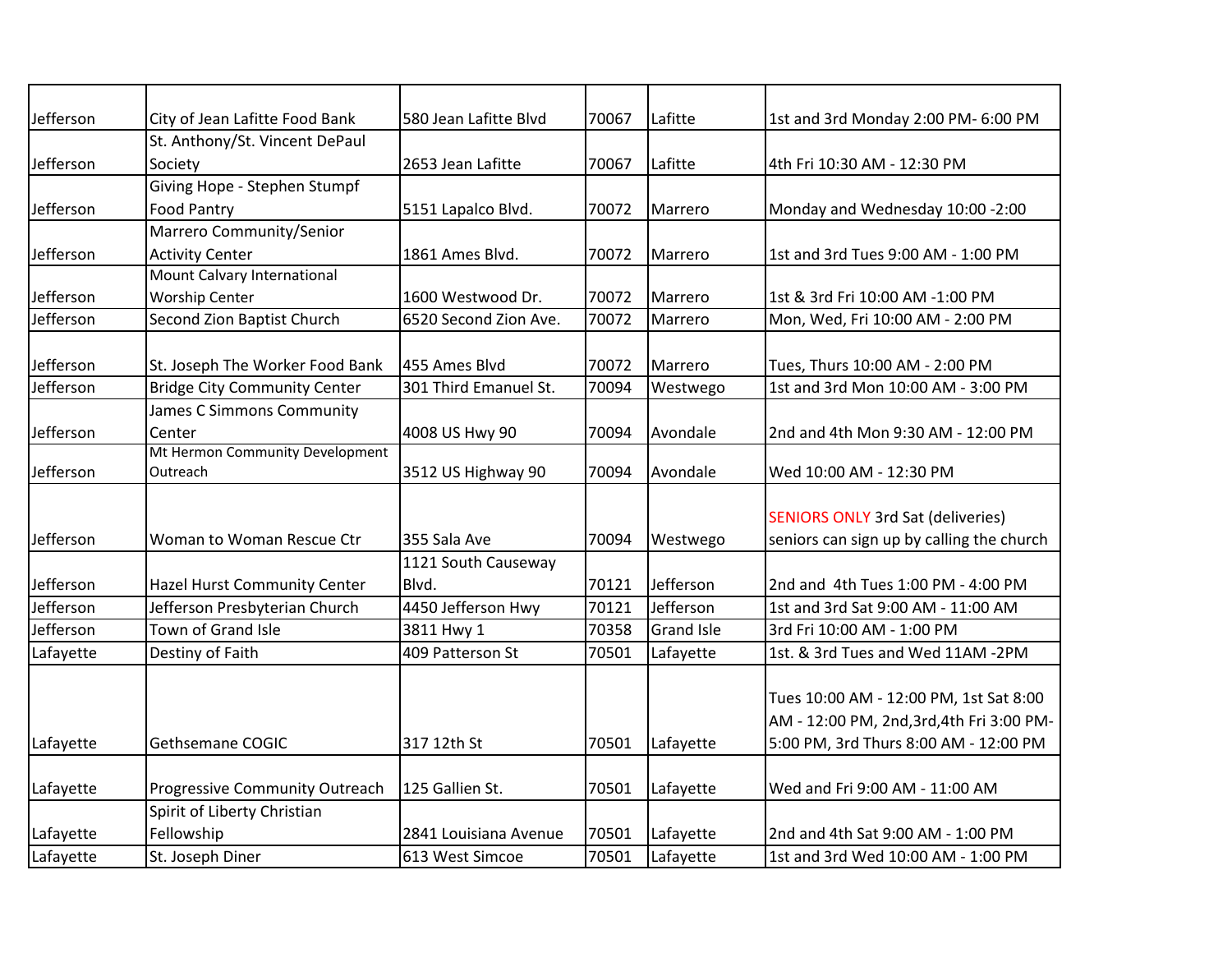| Lafayette | United Christian Outreach        | 422 Carmel Dr.         | 70501 | Lafayette    | Tues and Thurs 10:00 AM - 1:30 PM      |
|-----------|----------------------------------|------------------------|-------|--------------|----------------------------------------|
|           |                                  | 809 Martin Luther King |       |              |                                        |
| Lafayette | Acadiana C.A.R.E.S.              | Dr                     | 70502 | Lafayette    | Mon - Fri 8:00 AM - 4:30 PM            |
|           |                                  |                        |       |              | Sun-Sat, 12:00 PM - 1:00 PM and 4:00 - |
| Lafayette | Salvation Army/Lafayette         | 212 Sixth St           | 70502 | Lafayette    | PM 5:00 PM                             |
|           | Alpha & Omega Church             |                        |       |              |                                        |
| Lafayette | International                    | 605 S. College Rd      | 70503 | Lafayette    | Fri 4:30 PM - 5:30 PM                  |
|           |                                  |                        |       |              | Mon 11:00 AM - 2:00 PM, Tues 2:00 PM - |
| Lafayette | <b>Campus Cupboard</b>           | 413 Brook Avenue       | 70504 | Lafayette    | 5:00 PM                                |
|           |                                  |                        |       |              |                                        |
| Lafayette | <b>Tabernacle of Hope Center</b> | 925 W Broussard Road   | 70506 | Lafayette    | 1st and 3rd Thurs 11:20 AM - 12:30 PM  |
|           |                                  |                        |       |              | 3rd Mon 2:00 PM - 3:45 PM, 3rd Tues    |
| Lafayette | <b>True Vine Ministries</b>      | 1555 W. Willow         | 70583 | Scott        | and 3rd Thurs 3:00 PM - 5:45 PM        |
|           |                                  |                        |       |              |                                        |
| Lafayette | First Assembly of God            | 3555 Verot School Rd   | 70592 | Youngsville  | Mon, Wed and Fri 10:30 AM - 12:00 PM   |
|           | Good Samaritan Food Bank of      |                        |       |              | Tues and Thurs 8:00 AM - 12:00 PM and  |
| Lafourche | Thibodaux                        | 100 Birch St           | 70301 | Thibodaux    | Sat 10:00 AM - 12:00 PM                |
|           |                                  |                        |       |              |                                        |
|           |                                  |                        |       |              | 2nd Sun 9:00 AM - 11:00 AM (emergency  |
| Lafourche | Moses Baptist Church             | 1032 Canal Blvd        | 70301 | Thibodaux    | bags - Fri 10:00 AM - 2:00 PM)         |
|           |                                  |                        |       |              | 1st Mon 12:00 PM -4:00 PM and 4th Fri  |
| Lafourche | The Dwelling Place               | 701 Hickory St         | 70301 | Thibodaux    | 12:00 PM - 4:00 PM                     |
| Lafourche | <b>Bethel Baptist Church</b>     | 112 Matherne St.       | 70343 | <b>Bourg</b> | 1st Fri 9:00 AM - 11:30 AM             |
|           |                                  | 9018 E Avenue A -11th  |       |              |                                        |
| Lafourche | <b>Catholic Community Center</b> | Floor                  | 70345 | Cut Off      | Mon and Wed 9:00 AM to 2:00 PM         |
|           | Community Bible Church of        |                        |       |              |                                        |
| Lafourche | Lafourche                        | 14757 East Main St.    | 70345 | Cut Off      | Wed 9:00 AM - 1:00 PM                  |
|           | United Gospel Tabernacle DBA     |                        |       |              |                                        |
| Lafourche | <b>Hope Center</b>               | 18100 East Main St.    | 70354 | Galliano     | Tues and Fri 9:00 AM - 3:00 PM         |
|           |                                  |                        |       | Golden       |                                        |
| Lafourche | First Baptist Golden Meadow      | 187 Oak Ridge Dr.      | 70357 | Meadow       | 3rd Tues 8:00 AM - 11:00 AM            |
|           |                                  |                        |       | Golden       |                                        |
| Lafourche | <b>Gulf Coast Baptist Church</b> | 1606 South Bayou Dr.   | 70357 | Meadow       | Fri 6:00 PM - 8:30 PM                  |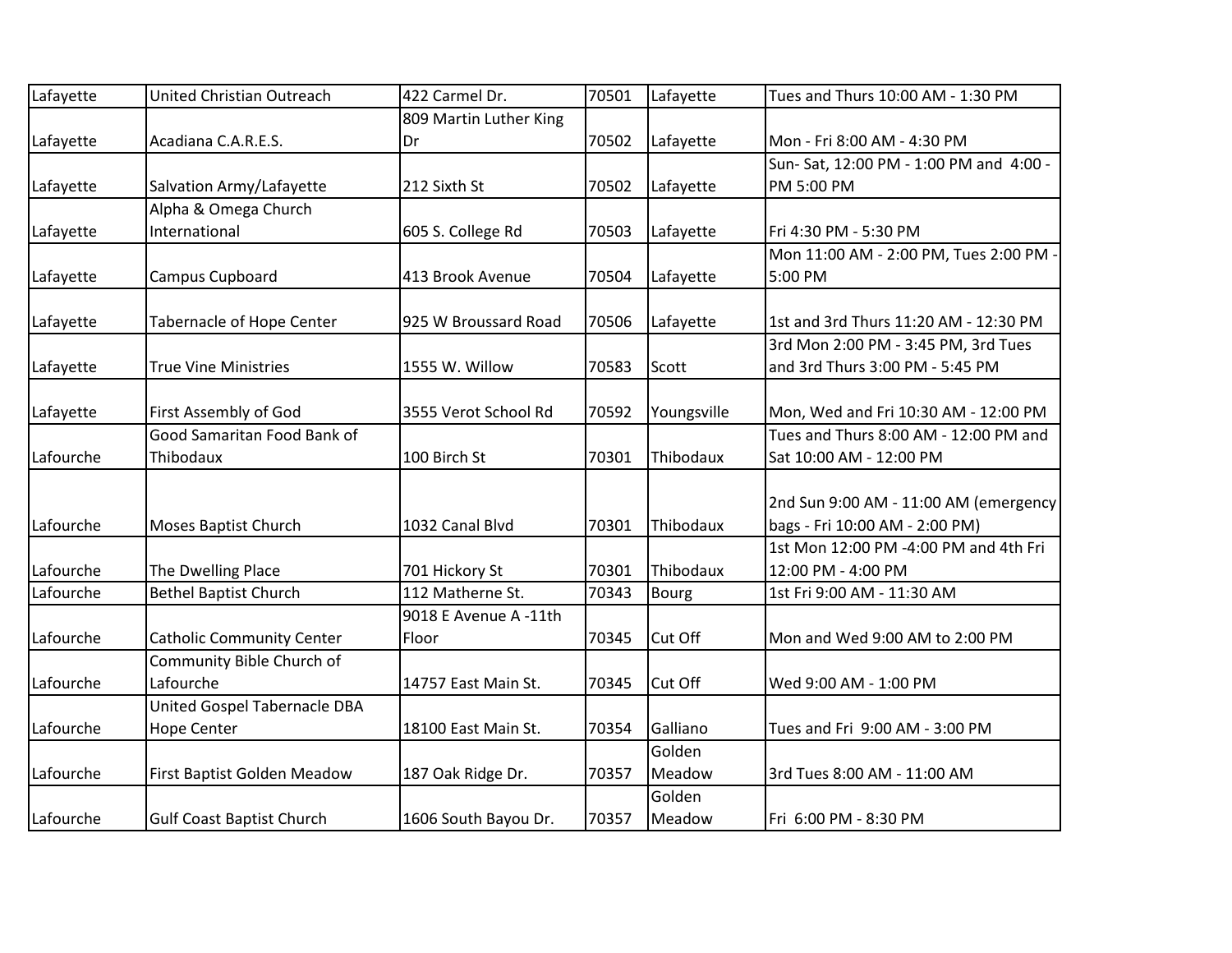|                |                                                           |                         |        |                    | 3rd Thurs 7:30 AM - 2:00 PM (Jan,              |
|----------------|-----------------------------------------------------------|-------------------------|--------|--------------------|------------------------------------------------|
|                |                                                           |                         |        |                    | Apr, Jul, Oct - Galliano; Feb, May, Aug, Nov - |
| Lafourche      | Lafourche Parish Government                               | 4876 Hwy 1              | 70375  | <b>Mathews</b>     | Raceland; Mar, Jun, Sep, Dec-Thibodeaux)       |
|                | Cosmopolitan Evangelistic Baptist                         |                         |        |                    |                                                |
| Orleans        | Church                                                    | 1929 Bienville St       | 70112  | <b>New Orleans</b> | 2nd and 4th Sat 11:00 AM - 3:00 PM             |
| Orleans        | Lantern Light, Inc.                                       | 1802 Tulane Ave         | 70112  | New Orleans        | Thurs and Fri 8:00 AM - 10:00 AM               |
| Orleans        | Central City Community Outreach                           | 2211 4th. Street        | 70113  | <b>New Orleans</b> | 1st 3 Wed and Thurs 11:30 AM - 3:00 PM         |
|                |                                                           | 2826 Martin Luther King |        |                    |                                                |
| Orleans        | First Evangelist Housing Corp.                            | <b>B</b> lvd            | 70113  | <b>New Orleans</b> | Wed and Fri 9:00 AM - 12:30 PM                 |
|                | Concerned Citizen for a Better                            |                         |        |                    | 2nd and 3rd Thursday 12:00 PM - 2:00           |
| <b>Orleans</b> | Algiers                                                   | 1409 Nunez St           | 70114  | <b>New Orleans</b> | PM                                             |
| Orleans        | <b>Fischer Housing</b>                                    | 1400 Semmes St          | 70114  | New Orleans        | Wed and Thurs 12:00 PM -3:00 PM                |
| Orleans        | United Churches of Algiers                                | 1111 Newton St          | 70114  | <b>New Orleans</b> | Mon - Thurs 7:00 AM - 11:00 AM                 |
|                | Rayne Memorial United Methodist                           |                         |        |                    | Tues 10:00 AM - 12:00 PM and Thursday          |
| Orleans        | Church                                                    | 3900 St. Charles Ave    | 70115  | <b>New Orleans</b> | 3:00 PM - 5:00 PM                              |
| Orleans        | St. Peter Claver Church                                   | 1923 St. Philip St      | 70116  | <b>New Orleans</b> | Tues and Thurs 10:00 AM - 2:00 PM              |
| Orleans        | Lift Up My Name Higher                                    | 1423 Pauline St         | 70117  | <b>New Orleans</b> | Wed 1:00 PM - 3:00 PM                          |
| Orleans        | Lowernine.org                                             | 1800 Deslonde St        | 70117  | <b>New Orleans</b> | Tues and Sat 10:00 AM - 2:00 PM                |
| Orleans        | NO/AIDS Task Force, Crescent Care 1631 Elysian Fields Ave |                         | 70117  | <b>New Orleans</b> | Mon - Fri 10:00 AM - 2:30 PM                   |
| Orleans        | Sankofa Healthy Food Hub                                  | 5200 Dauphine St        | 70117  | <b>New Orleans</b> | Mon and Wed 10:00 AM - 12:00 PM                |
|                | <b>HOPE The Food Pantry of New Orleans</b>                |                         |        |                    |                                                |
| Orleans        | <b>Martin Manor</b>                                       | 1500 N Johnson St       | 70119  | <b>New Orleans</b> | Mon - Fri 12:00 PM - 1:00 PM                   |
|                | Beacon Light International Baptist                        |                         |        |                    |                                                |
| Orleans        | Cathedral                                                 | 1937 Mirabeau Ave       | 70122  | <b>New Orleans</b> | 2nd and 3rd Thurs 10:00 AM - 2:00 PM           |
|                |                                                           |                         |        |                    | Mon 10:00 AM - 12:00 PM and Wed 1:00           |
| Orleans        | <b>Broadmoor Food Pantry</b>                              | 2021 S Dupre St.        | 70125  | <b>New Orleans</b> | PM - 3:30 PM                                   |
|                | TCA -Gert Town/Hollygrove/Thalia                          |                         |        |                    | Tues 8:00 AM - 6:00 PM and Fri 8:00 AM -       |
| Orleans        | Warehouse                                                 | 4518 Thalia St          | 70125  | <b>New Orleans</b> | 4:00 PM                                        |
|                | The Salvation Army GNO Food                               | 4546 South Claiborne    | 70125- |                    |                                                |
| Orleans        | Pantry                                                    | Ave                     | 5008   | <b>New Orleans</b> | Thurs 9:00 AM - 12:00 PM                       |
|                |                                                           |                         |        |                    |                                                |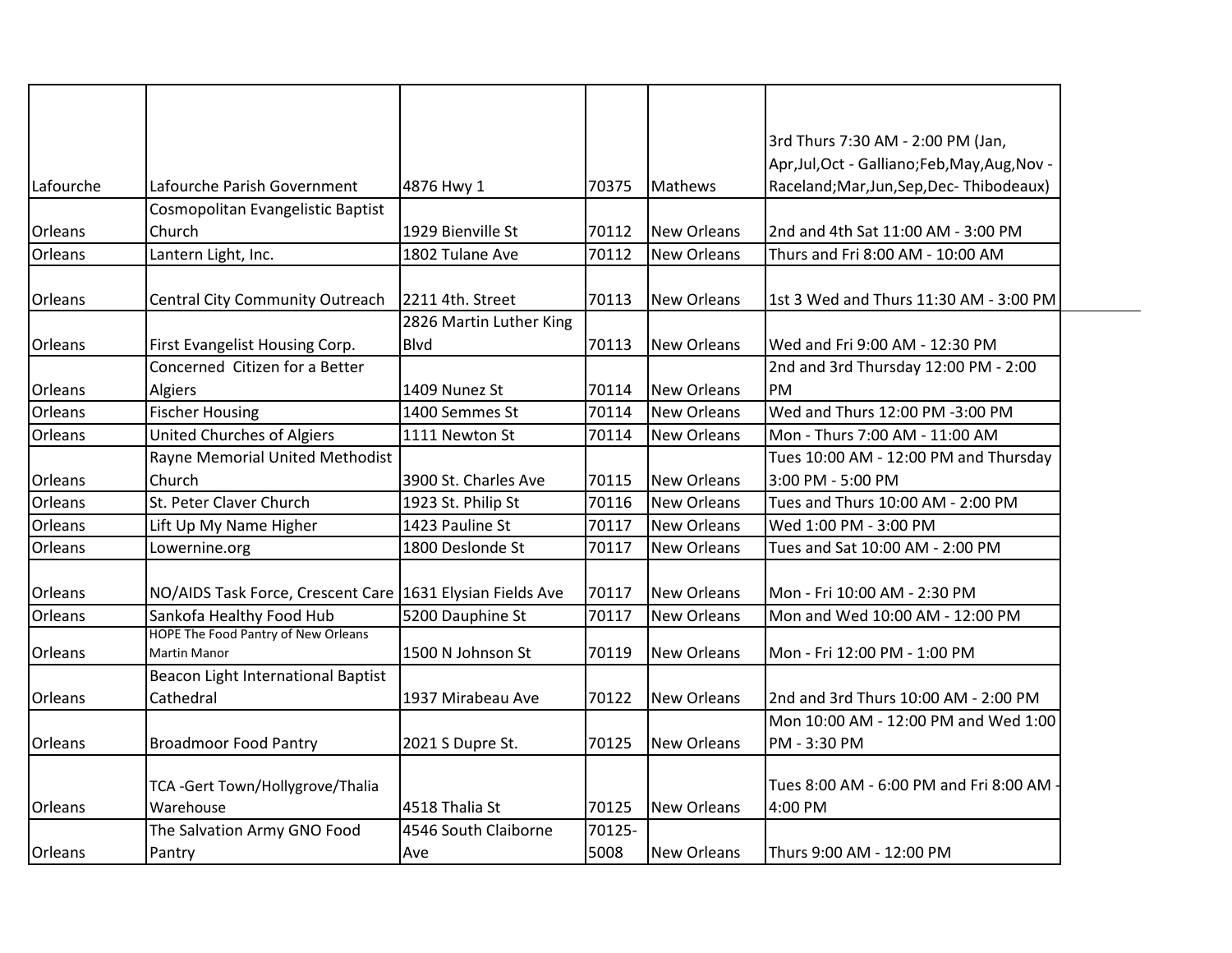|                   | <b>Household of Faith New Orleans</b>        |                         |       |                     |                                          |
|-------------------|----------------------------------------------|-------------------------|-------|---------------------|------------------------------------------|
| <b>Orleans</b>    | East                                         | 9300 I-10 Service Rd    | 70127 | <b>New Orleans</b>  | Mon 9:00 AM - 12:00 PM                   |
| Orleans           | The Upperroom Bible Church                   | 8600 Lake Forest Blvd   | 70127 | <b>New Orleans</b>  | Tues and Thurs 10:00 AM - 4:00 PM        |
|                   | HOPE The Food Pantry of New                  |                         |       |                     | Tues - Fri 12:00 PM - 5:00 PM, Sat 9:00  |
| Orleans           | <b>Orleans</b>                               | 13040 I-10 Service Rd   | 70128 | <b>New Orleans</b>  | AM - 1:00 PM                             |
|                   | HOPE The Food Pantry of New                  |                         |       |                     | Tues - Fri 12:00 PM - 5:00 PM, Sat 11:00 |
| <b>Orleans</b>    | Orleans                                      | 13040 I-10 Service Rd   | 70128 | <b>New Orleans</b>  | AM - 1:00 PM                             |
|                   |                                              |                         |       |                     |                                          |
|                   |                                              |                         |       |                     | Mon 9:00 AM - 12:30 PM, 1:30 PM -4:00    |
|                   |                                              |                         |       |                     | PM, Tues - Thurs 9:00 AM -12:30 PM,      |
| <b>Orleans</b>    | Hope House Inc.                              | 916 St Andrew St        | 70130 | New Orleans         | 1:30 PM -4:30 PM, Fri 9:00 AM - 1:00 PM  |
|                   | Plaquemines Community Action                 | 479 F Edward Hebert     |       |                     | 3rd Wed 9:00 AM - 3:00 PM Qtrly (Jan,    |
| Plaquemines       | Agency                                       | <b>B</b> lvd            | 70037 | <b>Belle Chasse</b> | Apr, July, Oct)                          |
|                   | Pilgrim Rest Community                       | 33801 Parish Road Hwy   |       |                     | 3rd Thurs 8:00 - 1:00 (Mon - Fri 8:00 AM |
| Plaquemines       | <b>Development Agency</b>                    | 11                      | 70041 | <b>Buras</b>        | 12:00 PM for emergencies)                |
|                   |                                              | delivery YMCA:278 Civic |       |                     |                                          |
| Plaquemines       | Greater Macedonia Baptist Church             | IDr.                    | 70083 | Port Sulphur        | 2nd Wed 9:30 AM - 11:30 AM               |
|                   |                                              |                         |       |                     | Tues 8:00 AM - 10:00 AM, Wed and         |
| <b>St Bernard</b> | Community Center of St. Bernard              | 6800 Patricia St        | 70032 | Arabi               | Thurs 8:00 AM - 11:00 AM                 |
|                   |                                              |                         |       |                     | Tues 6:00 PM - 8:00 PM, Thurs 10:00 AM   |
| St Bernard        | First Baptist Church of Chalmette            | 305 East St Bernard Hwy | 70043 | Chalmette           | - 12:00 PM                               |
| <b>St Bernard</b> | St. Bernard Catholic Church                  | 2805 Bayou Rd           | 70085 | St. Bernard         | 2nd Wed 9:00 AM - 1:00 PM                |
| <b>St Charles</b> | Matthew 25 35 Food Pantry                    | 1905 Ormond Blvd.       | 70047 | Destrehan           | Wed 8:30 AM- 11:00 AM                    |
| <b>St Charles</b> | Arc of St. Charles, Inc.                     | 114 Lakewood Drive      | 70070 | Luling              | 2nd Tues 9:00 AM - 12:00 PM              |
|                   | St. Charles Parish Dept of                   |                         |       |                     |                                          |
| <b>St Charles</b> | <b>Community Service</b>                     | 14564 River Rd.         | 70078 | New Sarpy           | Mon - Fri 8:30 AM - 4:00 PM              |
|                   |                                              |                         | 70079 | Norco               | 2nd and 4th Tues 10:00 AM - 12:00 PM     |
| <b>St Charles</b> | Greater Good Hope Baptist Church 47 Cathy St |                         |       |                     |                                          |
|                   | St. John the Baptist Catholic                |                         |       |                     |                                          |
| <b>St Charles</b> | Church                                       | 15504 Highway 90        | 70080 | Paradis             | 3rd Tues 8:00 AM - 12:00 PM              |
|                   |                                              |                         |       |                     | Mon 8:30 AM - 4:00 PM, Tues - Thurs      |
|                   | St. Charles Parish Department of             |                         |       |                     | 9:00 AM - 6:00 PM, Fri 8:30 AM - 4:00    |
| <b>St Charles</b> | <b>Community Service</b>                     | 608 Mockingbird Lane    | 70087 | <b>Saint Rose</b>   | PM                                       |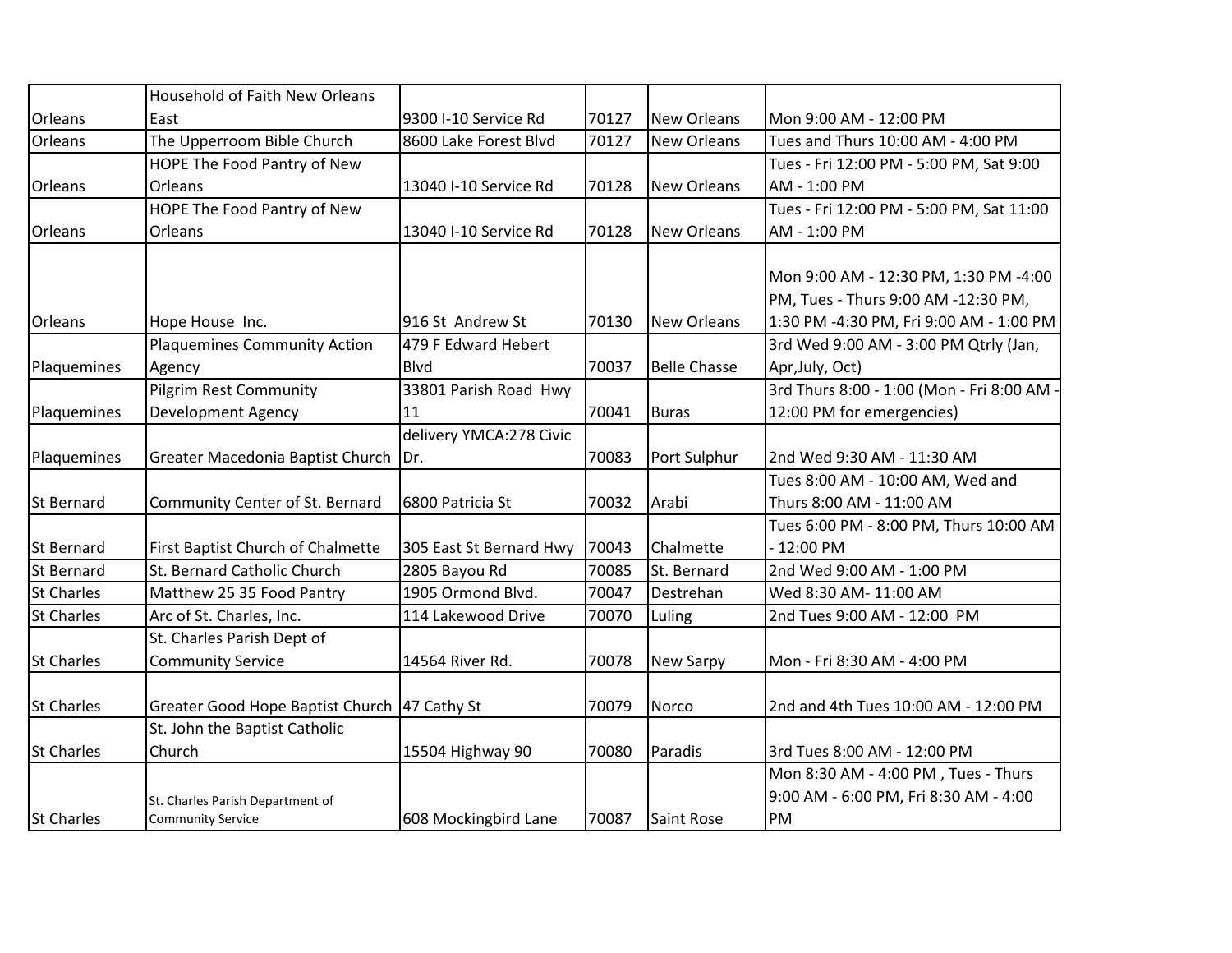|                  | <b>Harvest Time Christian Center</b>                |                      |       |                      |                                        |
|------------------|-----------------------------------------------------|----------------------|-------|----------------------|----------------------------------------|
| St John          | Church                                              | 1295 Hwy 18          | 70049 | Edgard               | 4th Sat 9:00 AM -12:00 PM              |
| St John          | Beacon Light of Laplace                             | 625 Woodland Dr      | 70068 | La Place             | Tues and Thurs 11:00 AM - 2:59 PM      |
|                  | New Wine Development                                |                      |       |                      | 1st, 2nd and 3rd Tues 9:00 AM - 12:00  |
| St John          | Corporation                                         | 1921 Airline Highway | 70068 | La Place             | <b>PM</b>                              |
| St John          | Our Lady of Grace                                   | 780 Highway 44       | 70084 | Reserve              | 2nd and 4th Thurs 5:00 PM - 7:00 PM    |
|                  |                                                     |                      |       |                      | 3rd Thurs, Fri 8:00 AM - 10:00 AM Apr, |
| St John          | St. John Community Action Agency                    | 128 Central Ave      | 70084 | Reserve              | June, Aug, Oct, Dec                    |
| <b>St Landry</b> | <b>Eunice Food Bank</b>                             | 2101 W. Ash          | 70535 | Eunice               | Mon, Wed, Fri 9:00 AM - 12:00 PM       |
|                  | Louisiana State University at                       |                      |       |                      |                                        |
| St Landry        | Eunice                                              | 2048 Johnson Hwy     | 70535 | Eunice               | Mon - Fri 8:00 AM - 4:30 PM            |
|                  |                                                     |                      |       |                      | 2nd Fri 8:00 AM - 10:00 AM, 4th Thurs  |
| St Landry        | Christian Rural Service Center                      | 8348 HWY190 (Mallet) | 70570 | Opelousas            | 8:00 AM - 10:00 AM                     |
| St Landry        | Holy Ghost Community Diner                          | 742 WALNUT ST.       | 70570 | Opelousas            | Mon - Wed 11:30 AM - 1:00 PM           |
| St Landry        | I.C.O.N.S.                                          | 1411 MARKET ST.      | 70570 | Opelousas            | Mon and Thurs 9:00 AM - 12:00 PM       |
|                  |                                                     |                      |       |                      |                                        |
|                  |                                                     |                      |       |                      | 3rd Wed 2:00 PM - 5:00 PM, Sat         |
| St Landry        | Mohorn Missionary Baptist Church 216 Cosay Road     |                      | 70570 | Opelousas            | following 3rd Wed 9:00 AM - 11:00 AM   |
|                  |                                                     | 1939 West Landry     |       |                      | 2nd Mon and Wed 10:00 AM - 12:00 PM,   |
| St Landry        | St. Landry CAA                                      | Highway              | 70570 | Opelousas            | 4th Thurs 10:00 AM - 12:00 PM          |
| St Landry        | <b>Town of Melville</b>                             | 1105 1st. Street     | 71353 | Melville             | 4th Fri 11:00 AM - 1:00 PM             |
|                  | <b>Hope Alliance Community</b>                      |                      |       |                      |                                        |
| St Landry        | <b>Development Corporation</b>                      | 445 Campground Rd    | 71358 | Palmetto             | 3rd Thurs and Fri 9:00 AM - 2:00 PM    |
|                  |                                                     |                      |       |                      |                                        |
| St Martin        | St. Bernard/St. Francis Food Pantry 701 W Bridge St |                      | 70517 | <b>Breaux Bridge</b> | Tues 8:30 AM - 10:30 AM                |
|                  |                                                     | 800 Isadore/Adam     |       | Saint                |                                        |
| <b>St Martin</b> | <b>SMILE</b>                                        | <b>Carson Park</b>   | 70582 | Martinville          | 4th Mon 10:00 AM - 12:00 PM            |
|                  | St. Teresa Center for Works of                      |                      |       | Saint                |                                        |
| <b>St Martin</b> | Mercy                                               | 305 Washington St.   | 70582 | Martinville          | Mon - Thurs 9:00 AM - 12:00 PM         |
| St Mary          | Pilgrim Grove Baptist Church                        | 398 Greenwood Road   | 70380 | <b>Morgan City</b>   | Mon, Wed, Fri 10:30 AM - 12:00 PM      |
| St Mary          | The Purple Lemon                                    | 861 Hwy 90           | 70380 | Morgan City          | Thurs - Sat 10:00 AM - 5:00 PM         |
|                  |                                                     |                      |       | Franklin             |                                        |
| St Mary          | Little Zion Community Outreach                      | 7814 Hwy 182         | 70538 | (Verdunville)        | Mon, Wed, Fri 9:00 AM - 12:00 PM       |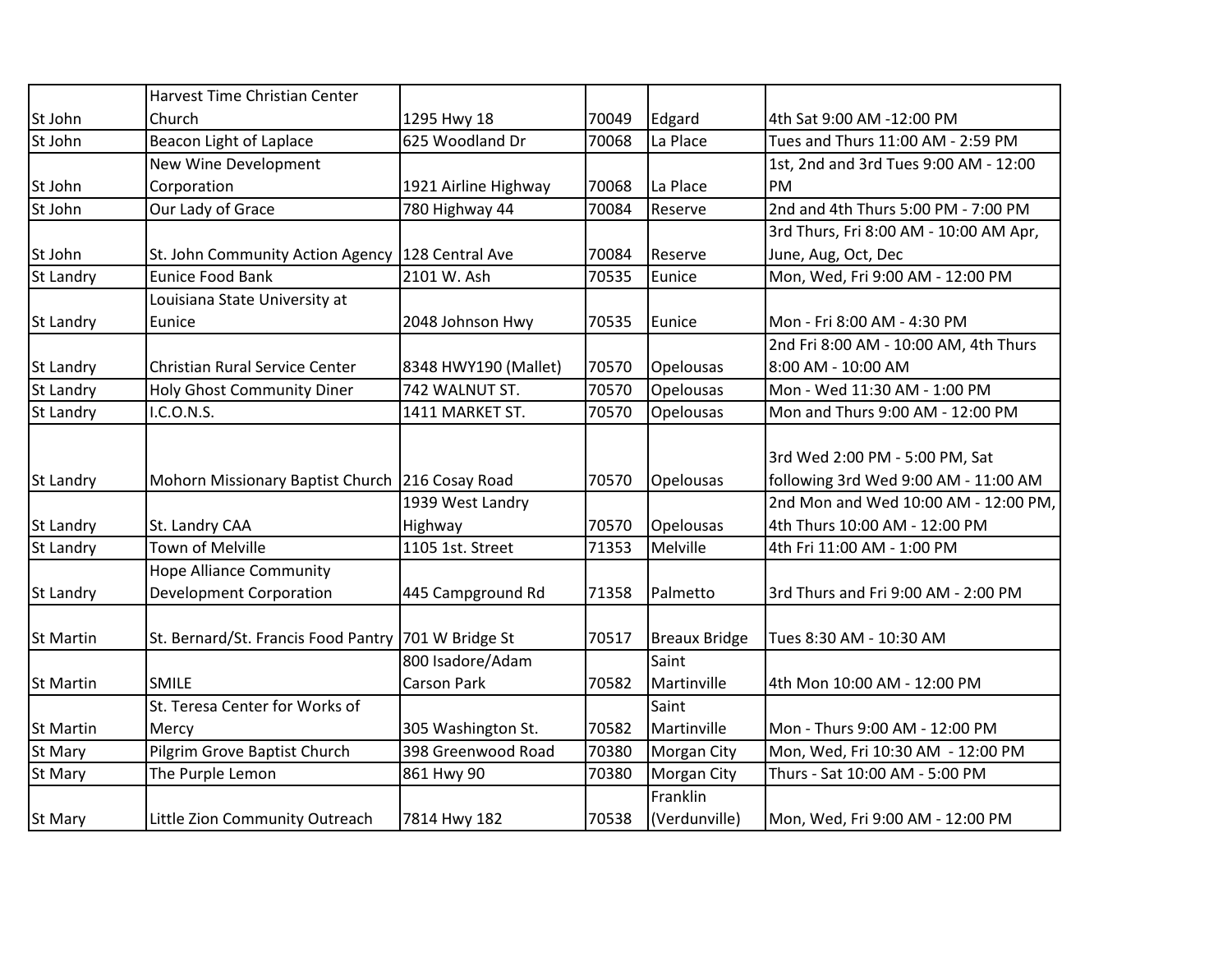|                   | Mt Zion Baptist Church/Wanda        |                                |       |                    |                                         |
|-------------------|-------------------------------------|--------------------------------|-------|--------------------|-----------------------------------------|
| St Mary           | <b>Hilliard Food Pantry</b>         | 307 2nd Street                 | 70538 | Franklin           | 2nd and 4th Mon 8:00 AM - 5:00 PM       |
|                   |                                     |                                |       |                    | 3rd Sat 10:00 AM - 12:00 PM (Wed 5:30   |
| <b>St Mary</b>    | Communities United for Change       | 1244 Big Four Corners Rd 70544 |       | Jeanerette         | PM - 9:00 PM for emergencies)           |
|                   | Southeast Louisiana Area Health     |                                |       |                    |                                         |
| St Tammany        | <b>Education Center</b>             | 105 Highland Park Plaza        | 70403 | Covington          | 1st and 3rd Tues 9:30 AM -3:00 PM       |
| St Tammany        | <b>Bush Community Food Pantry</b>   | 81605 Hwy 41                   | 70431 | <b>Bush</b>        | 1st and 3rd Mon 10:00 AM - 12:00 PM     |
| St Tammany        | Northshore Food Bank                | 840 North Columbia St          | 70433 | Covington          | Mon, Tues, Thurs 9:00 AM - 12:00 PM     |
|                   |                                     |                                |       |                    |                                         |
| St Tammany        | Mandeville Christian Fellowship     | 1211 Hwy 1088                  | 70435 | Mandeville         | 1st and 3rd Tues 1:00 PM - 2:30 PM      |
|                   |                                     |                                |       |                    | Mon - Wed, Fri 10:00 AM - 4:00 PM, Sat  |
| St Tammany        | <b>Mission Pantry Lacombe</b>       | 31294 US 190                   | 70445 | Lacombe            | 10:00 AM - 2:00 PM                      |
|                   |                                     |                                |       |                    |                                         |
| St Tammany        | <b>Redemption Church</b>            | 62060 LA-434                   | 70445 | Lacombe            | 2nd and 4th Thurs 8:00 AM - 11:30 AM    |
| <b>St Tammany</b> | The Samaritan Center, Inc.          | 402 Girod St                   | 70448 | Mandeville         | Mon - Fri 10:00 AM - 3:00 PM            |
|                   | <b>Connection Nazarene Church</b>   |                                |       |                    |                                         |
| St Tammany        | Academy                             | 64129 Hwy 41                   | 70452 | <b>Pearl River</b> | 2nd Tues 10:00 AM - 12:00 Pm            |
| St Tammany        | <b>Community Christian Concern</b>  | 2515 Carey St.                 | 70458 | Slidell            | Mon, Wed, Fri 10:00 AM - 2:00 PM        |
| <b>St Tammany</b> | <b>First Baptist Church Slidell</b> | 4141 Pontchartrain Dr          | 70458 | Slidell            | Mon, Wed, Fri 7:00 AM - 10:00 AM        |
| St Tammany        | <b>East-West Foundation</b>         | 37482 Browns Village Rd        | 70461 | Slidell            | 1st and 3rd Fri 1:00 Pm - 4:00 PM       |
|                   |                                     |                                |       |                    | 2nd Sun 1:00 PM - 2:00 PM, 2nd Fri 9:00 |
| St Tammany        | <b>Revive Church</b>                | 60456 Military Rd              | 70461 | Slidell            | AM - 11:00 AM                           |
| Tangipahoa        | Tangi Food Pantry                   | 2410 West Thomas St            | 70403 | Hammond            | Tues, Thurs 1:00 PM - 4:00 PM           |
|                   |                                     |                                |       |                    |                                         |
| Tangipahoa        | Our Daily Bread Food Bank           | 1006 West Coleman Ave          | 70404 | Hammond            | Mon, Tues, Thurs 8:00 AM - 2:00 PM      |
|                   | Hope Center - Two Rivers Baptist    |                                |       |                    |                                         |
| Tangipahoa        | Association                         | 61591 Highway 51 North         | 70422 | Amite              | Fri 8:00 AM - 1:00 PM                   |
|                   |                                     |                                |       |                    | 2nd Fri 11:00 AM - 1:00 PM, 3rd Sat     |
| Terrebonne        | Vision Christian Center             | 4467 Hwy 24                    | 70342 | <b>Bourg</b>       | 11:00 AM - 1:00 PM                      |
| Terrebonne        | Little Caillou                      | 5655 Bayouside Rd              | 70344 | Chauvin            | 2nd Thurs 9:00 AM - 11:00 AM            |
|                   | Beacon Light Baptist Church of      |                                |       |                    |                                         |
| Terrebonne        | Houma                               | 4325 W Park Ave                | 70359 | Gray               | 2nd Wed 11:00 AM - 2:00 PM              |
| Terrebonne        | Plymouth Rock Baptist Church        | 1000 Wallis St                 | 70360 | Houma              | 2nd and 4th Mon 12:00 PM - 1:00 PM      |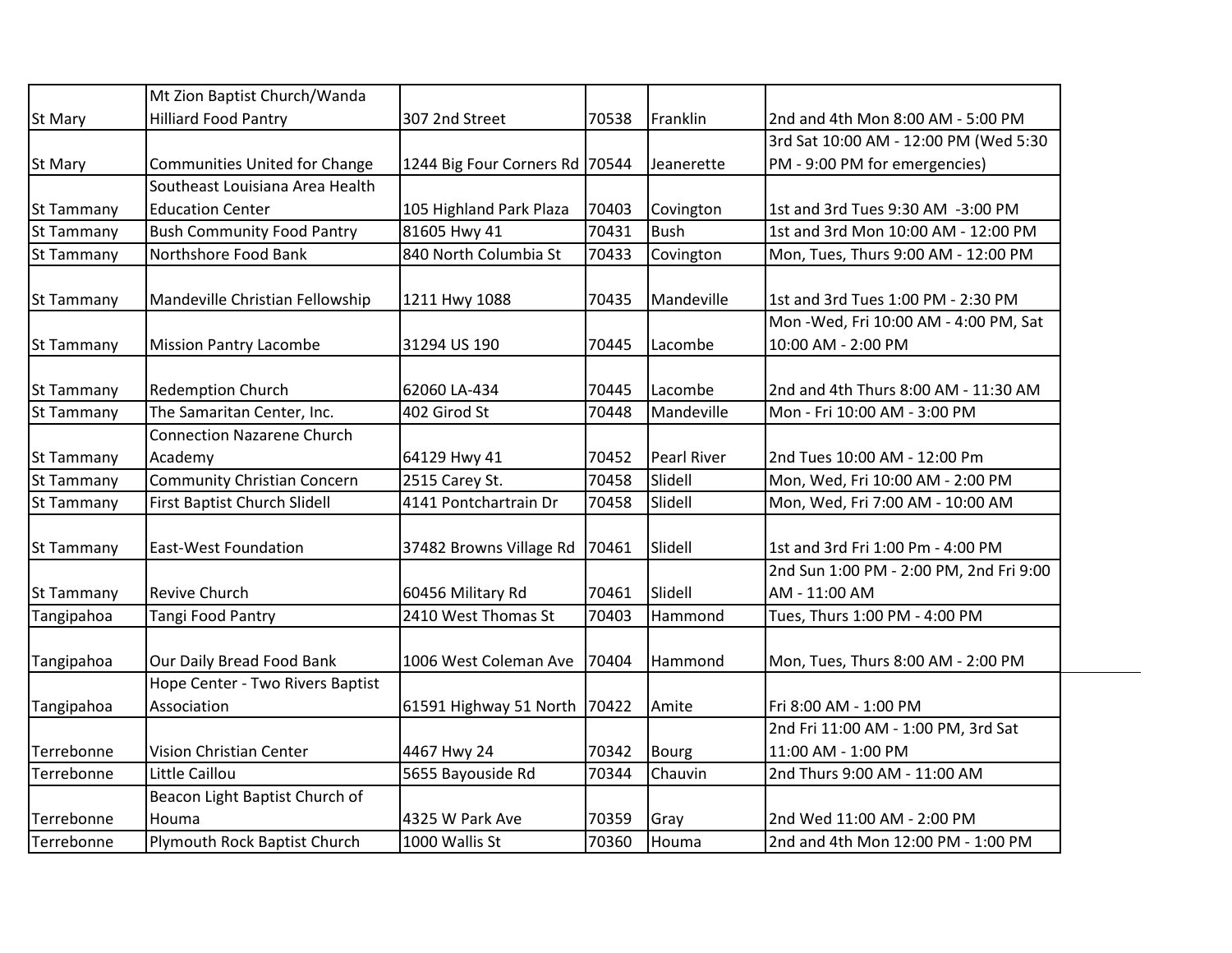| Terrebonne          | <b>Caritas Food Pantry</b>          | 18594 East Main St.    | 70363 | Houma           | 1st and 3rd Wed 9:0 AM - 12:00 PM       |
|---------------------|-------------------------------------|------------------------|-------|-----------------|-----------------------------------------|
| Terrebonne          | <b>Grand Caillou Baptist Church</b> | 3497 Grand Caillou Rd  | 70363 | Houma           | 2nd Sat 9:00 AM - 11:00 AM              |
| Terrebonne          | Coteau Baptist Church               | 2066 Coteau Rd         | 70364 | Houma           | 5th Sat 9:00 AM - 12:00 PM              |
|                     |                                     |                        |       |                 |                                         |
| Terrebonne          | Storm Outreach Community Ctr.       | 7505 Main St           | 70364 | Houma           | Thurs 11:00 AM - 3:00 PM                |
| Terrebonne          | Live Oak Baptist Church             | 3968 Highway 665       | 70377 | Montegut        | 1st Sat 9:30 AM - 11:30 AM              |
| Vermillion          | <b>Briggs UMC Food Pantry</b>       | 710 Huey St            | 70510 | Abbeville       | Fri 9:00 AM - 11:00 AM                  |
|                     | St. Mary Magdalen Christian         |                        |       |                 |                                         |
| Vermillion          | Service Center                      | 701 Chevis St          | 70510 | Abbeville       | Mon, Tues, Wed, Fri 9:00 AM - 12:00 PM  |
|                     | St. Mary Magdalen Christian         |                        |       |                 | Mon, Tues, Wed, Fri 11:00 AM - 12:00    |
| <b>I</b> Vermillion | Service Center                      | 701 Chevis St          | 70510 | Abbeville       | IPM.                                    |
|                     |                                     | 622 E. Veterans        |       |                 |                                         |
| Vermillion          | New Beginnings Primitive Baptist    | <b>Memorial Drive</b>  | 70548 | Kaplan          | 3rd Sat 8:00 AM - 12:00 PM              |
| Washington          | Mary's Chapel UMC                   | 63343 Jones Creek Rd.  | 70426 | Angie           | 1st Wed 10:00 AM - 1:00 PM              |
| Washington          | Bethlehem Baptist Church            | 837 East 7th Street    | 70427 | <b>Bogalusa</b> | 3rd Sat 9:00 AM - 12:00 PM              |
|                     |                                     | 350 Martin Luther King |       |                 | Tues 8:00 AM - 11:00 AM, Wed 8:00 AM -  |
| Washington          | Bogalusa Help Center                | Jr. Drive              | 70427 | <b>Bogalusa</b> | 12:00 PM                                |
|                     |                                     |                        |       |                 | Tues 9:00 AM - 12:00 PM, 1:30 PM - 3:00 |
| <b>Washington</b>   | Help Center of Churches             | 946 Ellis St.          | 70438 | Franklinton     | PM                                      |
|                     | <b>Outreach Full Gospel Baptist</b> |                        |       |                 |                                         |
| Washington          | Church                              | 304 13th Ave           | 70438 | Franklinton     | 2nd Thurs 8:00 AM - 10:00 AM            |
| Washington          | Washington Parish Food Bank         | 2208 Washington St     | 70438 | Franklinton     | Tues and Thurs 9:00 AM - 12:30 PM       |